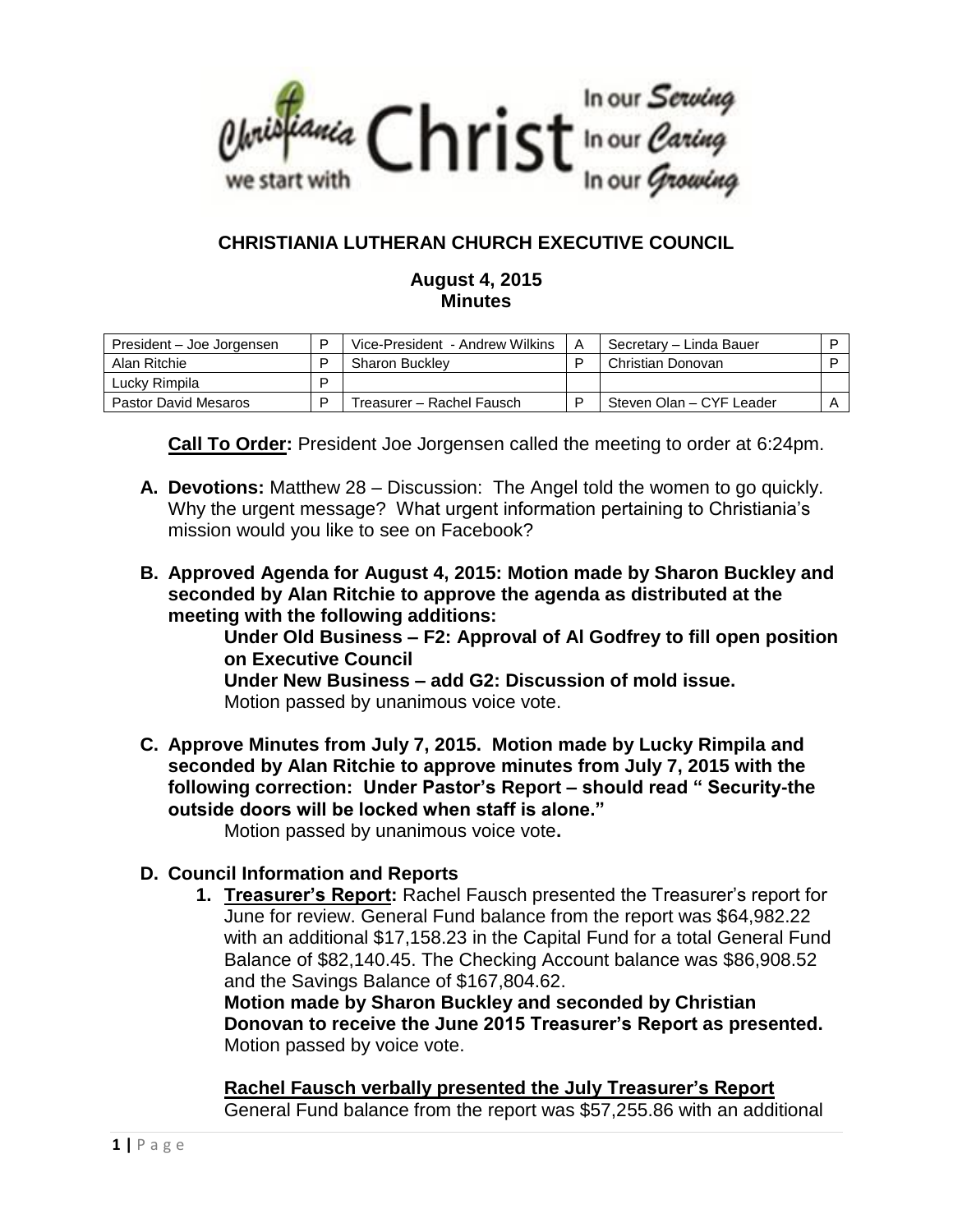\$20,308.23 in the Capital Fund. The Checking Account balance was \$84,670.22 and the Savings Balance of \$167,804.62

Discussion: Rachel reported an YTD budget overage of around \$25,000 from the July 31 report. She will investigate and report to Executive Council via email before our next meeting.

## **2. Pastor's Report: See Attached**

- \* Parsonage vs. Vision of our church
- \* Confirmation Podcasts a lot of administrative work/got one done.
- \* Membership working on fill positions
- \* Rally Day/Rural Ventures approach
- \* Marriage Policy Draft
- \* Staff Retreat Strengths Finder \$275 from Pastor Dave's continue education budget.

**Motion made by Alan Ritchie and seconded by Sharon Buckley to receive the Pastor's report as presented.** Motion passed by unanimous voice vote.

#### **3. CYF Leader Report: See Attached – June and July Reports Steven was not present at the meeting.**

**Motion made by Sharon Buckley and seconded by Alan Ritchie to receive CYF Leader Reports as presented.** 

Motion passed by unanimous voice vote**.**

- **4. Ministry Board Report and Ministry Team Reports: See Attached Ministry Board, Congregational Life Team and Youth Team Reports.** Ministry Board asked for two action items from the Executive Council:
	- 1. Received reports from Ministry Teams and if the reports include names- two reports received and both included names.
	- 2. Acceptable for Bruce Mohn and Cheryl Bahnsen to remain on the Ministry Board – per our constitution, they were elected for one year term. Bruce and Cheryl will have to put their names on the ballot for another two year term (and we hope they will).

Linda will provide feedback to the Ministry Board.

**Motion made by Alan Ritchie and seconded by Christian Donovan to receive Ministry Board and Ministry Team Reports as presented.**  Motion passed by unanimous voice vote**.**

## **5. Property Committee Report: See Attached**

Request for motion for painting and repairing the parsonage will be considered and discussed under Old Business F7: Report on Parsonage Task Force.

Discussion regarding mold removal was put on agenda under New Business G2.

**Motion made by Sharon Buckley and seconded by Linda Bauer to accept the Property Committee Report as presented.**  Motion passed by unanimous voice vote.

**E. Action Items from Ministry Board and Ministry Team – See above.**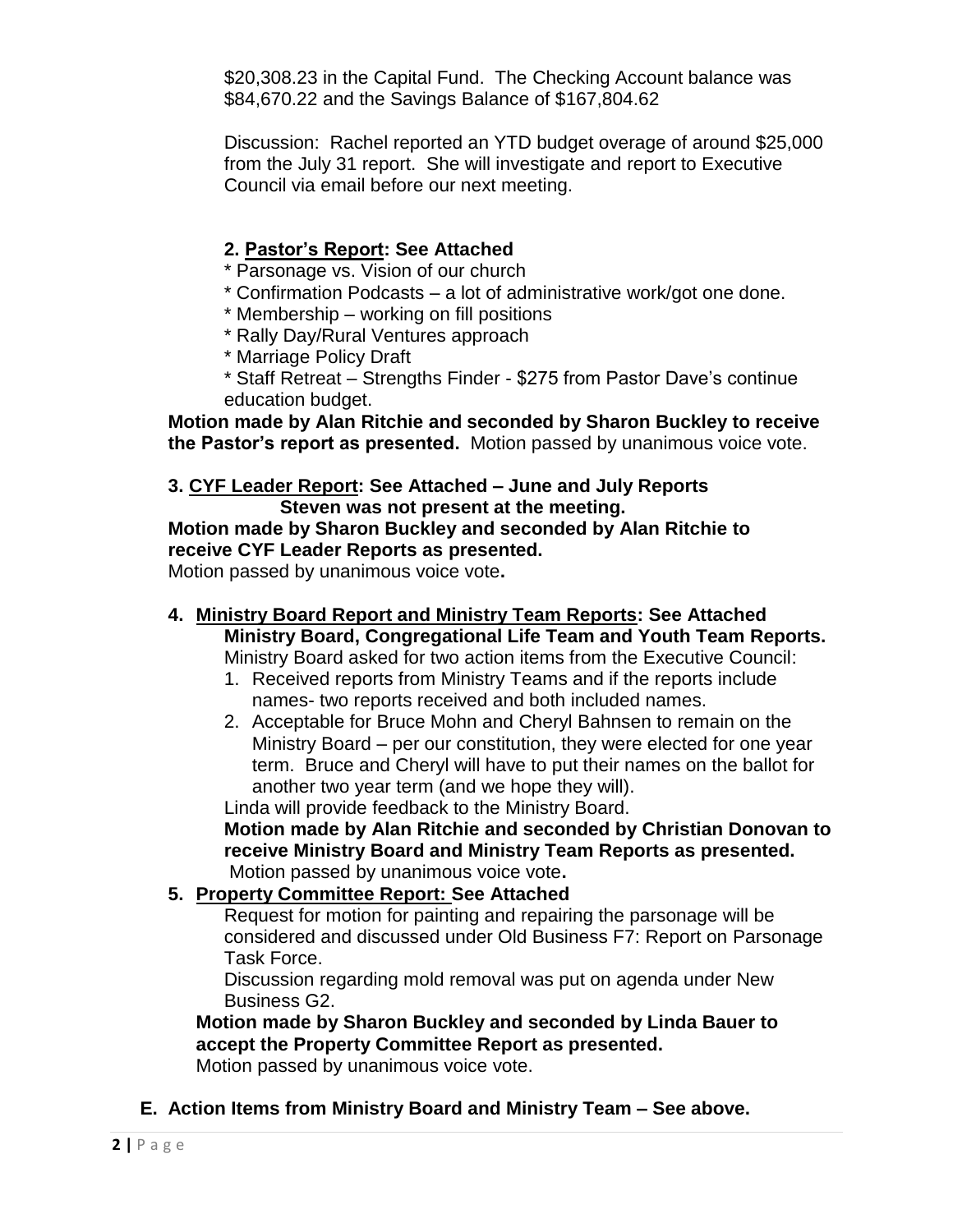## **F. Old Business:**

- 1. Report on Personnel Handbook/Action Item Accept Personnel Handbook Lucky Rimpila corrected grammatical errors. The Personnel Committee needs to be in place to address issues with handbook. The Personnel Committee has one vacancy. Joe Jorgensen will tie this together by next meeting.
- 2. Report on filling open position on Executive Council Joe Jorgensen reported that Al Godfrey has agreed to fill the open position.

# **Motion made by Sharon Buckley and seconded by Linda Bauer to elect Al Godfrey as at-large-member of Executive Council to finish this year (until the Annual Meeting) vacated by Paula Anderson.**

Motion passed by unanimous voice vote.

- 3. Report on outside audit No reports. Rachel did ask about our in-house Audit Committee meeting frequency (they have not met since February).
- 4. Report on Personnel Committee See report under F1.
- 5. Report on Electronic Voting at Annual Meeting Sharon Buckley presented the Constitutional requirement and procedures for Electronic voting. See attached.

**Motion made by Sharon Buckley and seconded by Alan Ritchie to approve the policy of Electronic Voting at Annual Meetings and Special Congregational Meetings.**

Motion passed by unanimous voice vote.

6. Feedback on Website. Positive Feedback will be passed on to the Website group.

### 7. Report on Parsonage Task Force. Joe reported on the first Parsonage Forum – well attended. Discussion on what is our mission? PR piece of Parsonage vs. Education wing. Discussion on cost of all repairs. Discussion on painting before inspection or inspection before painting?

- 8. Discussion on Christiania Statement of Faith/Religious Employment Criteria/Facility Use Policy and Marriage Policy. Discussion on draft by Pastor Dave. Discussion on if we have to go to Congregation. Executive Council does have the power to set policy but wants to have congregation input. Discussion - with so many other projects going on we can't get another Congregational Meeting scheduled before the Annual Meeting.
- 9. Requests for Benevolences. This item was discussed in the June 2015 meeting but was missed in July 2015.

**Motion made by Linda Bauer and seconded by Sharon Buckley that all**